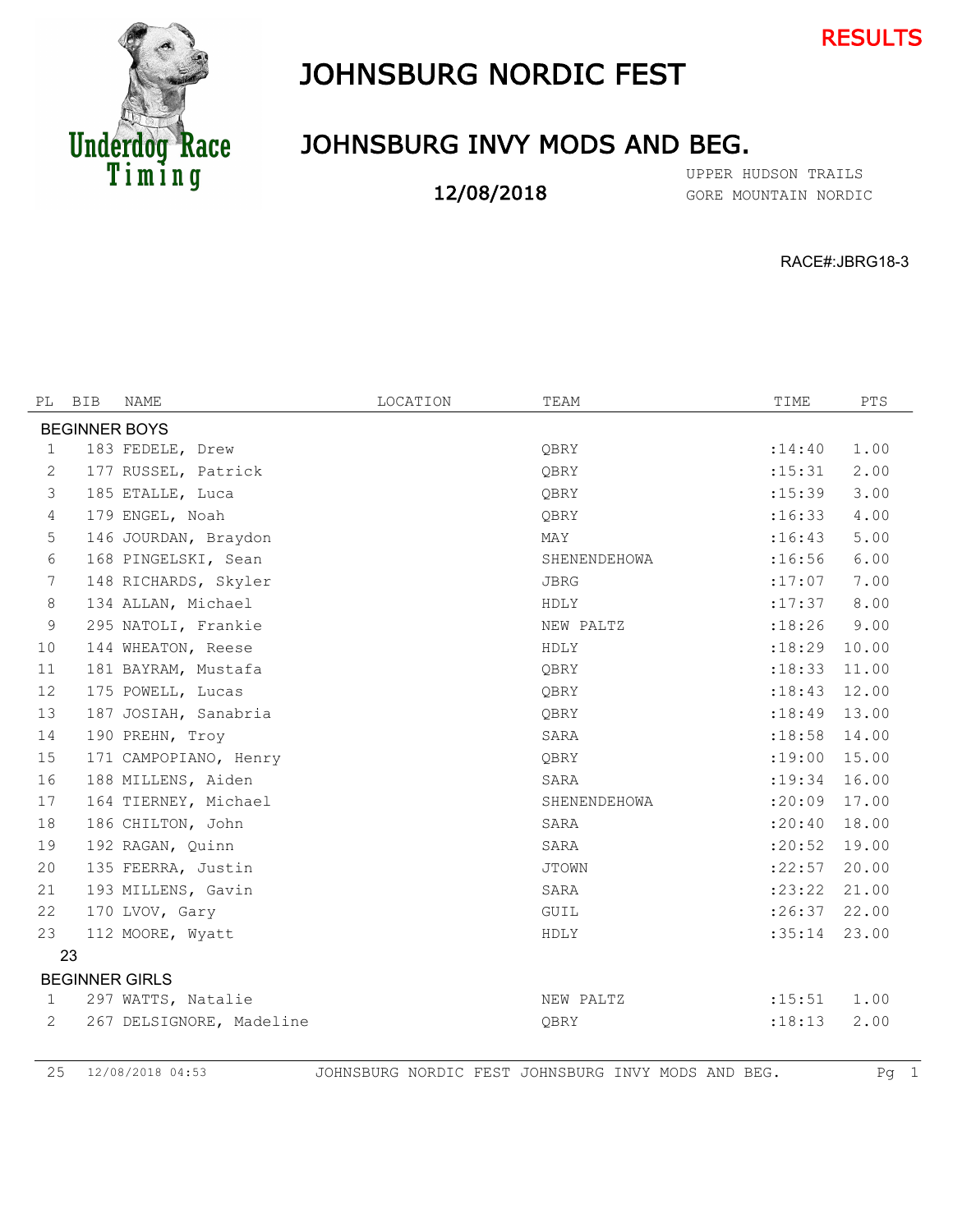| PL           | <b>BIB</b>    | NAME                     | LOCATION | TEAM            | TIME           | PTS   |
|--------------|---------------|--------------------------|----------|-----------------|----------------|-------|
| 3            |               | 226 LAFONTAINE, Delaney  |          | MAY             | : 18:39        | 3.00  |
| 4            |               | 269 GANNON, Molly        |          | QBRY            | : 19:12        | 4.00  |
| 5            |               | 250 AFSAR-KESHMIRI, Juli |          | QBRY            | : 19:31        | 5.00  |
| 6            |               | 279 BENTLEY, Jordan      |          | QBRY            | : 19:41        | 6.00  |
| 7            |               | 212 FOX, Alice           |          | LGEO            | :20:02         | 7.00  |
| 8            |               | 253 EICHER, Allyson      |          | QBRY            | :20:38         | 8.00  |
| 9            |               | 234 WEAVER, Julia        |          | SHENENDEHOWA    | :20:50         | 9.00  |
| 10           |               | 203 GIARRIZZO, Grace     |          | <b>JTOWN</b>    | : 20:57        | 10.00 |
| 11           |               | 201 FASULO, Vincenzia    |          | LGEO            | : 21:04        | 11.00 |
| 12           |               | 273 RYAN, Maggie         |          | QBRY            | :22:13         | 12.00 |
| 13           |               | 261 EPPIDECO, Grace      |          | QBRY            | : 22:38        | 13.00 |
| 14           |               | 244 TAYLOR, Fiona        |          | SARA            | : 22:41        | 14.00 |
| 14           |               | 296 WONG-PAN, Sami       |          | NEW PALTZ       | : 22:41        | 14.00 |
| 16           |               | 236 IRWIN, Beth          |          | GUIL            | : 23:03        | 16.00 |
| 17           |               | 211 TOFTEGUARD, Megan    |          | SCOTIA-GLENVILL | : 23:07        | 17.00 |
| 18           |               | 200 SWEDICK, Sydney      |          | <b>JTOWN</b>    | : 23:48        | 18.00 |
| 19           |               | 202 ALLAN, Elizabeth     |          | HDLY            | : 25:58        | 19.00 |
| 20           |               | 299 SCHEMBRI, Frances    |          | NEW PALTZ       | :26:18         | 20.00 |
| 21           |               | 277 STEWART, Janae       |          | QBRY            | : 27:14        | 21.00 |
| 22           |               | 252 LAVIN, Lucie         |          | GUIL            | : 27:23        | 22.00 |
| 23           |               | 241 MILLER, Julia        |          | GUIL            | : 27:46        | 23.00 |
| 24           |               | 255 SIMEONE, Bianca      |          | GUIL            | :30:36 24.00   |       |
| 25           |               | 258 REIHS, Kendall       |          | GUIL            | :32:09         | 25.00 |
|              | 25            |                          |          |                 |                |       |
|              | MODIFIED BOYS |                          |          |                 |                |       |
| $\mathbf{1}$ |               | 701 NASELLI, Trey        |          | <b>JTOWN</b>    | : 15:36        | 1.00  |
| 2            |               | 709 FAHEY-STACK, Liam    |          | LGEO            | : 15:47        | 2.00  |
| 3            |               | 744 TAYLOR, Matthew      |          | SCOTIA-GLENVILL | : 15:59        | 3.00  |
| 4            |               | 143 HALLIDAY, Anthony    |          | LGEO            | :16:07         | 4.00  |
| 5            |               | 734 ROBILLARD, Phillip   |          | LGEO            | :17:09         | 5.00  |
| 6            |               | 700 COCOZZA, Jonah       |          | LGEO            | : 17:40        | 6.00  |
| 7            |               | 708 BRICE, Clark         |          | SCOTIA-GLENVILL | :18:12         | 7.00  |
| 8            |               | 728 MURRAY, Matt         |          | GLFS            | : 18:13        | 8.00  |
| 9            |               | 720 KRESS, Owen          |          | GFLS            | : 18:27        | 9.00  |
| 10           |               | 706 PATTON, Scott        |          | JBRG            | : 18:48        | 10.00 |
| 11           |               | 725 BEDNAREK, John       |          | SCOTIA-GLENVILL | : 19:01        | 11.00 |
| 12           |               | 710 ELSTON, Jayden       |          | JTOWN           | : 19:03        | 12.00 |
| 13           |               | 717 JANSEN, Ethan        |          | SCOTIA-GLENVILL | : 19:33        | 13.00 |
| 14           |               | 713 WITTERMYER, Joey     |          | MAY             | : 19:43        | 14.00 |
| 15           |               | 726 WILLETT, Caden       |          | LGEO            | :20:05         | 15.00 |
| 16           |               | 727 BOBOWSKI, Garrett    |          | <b>JTOWN</b>    | :20:13         | 16.00 |
| 17           |               | 719 SWEDICK, Ayedin      |          | <b>JTOWN</b>    | : 21:03        | 17.00 |
| 18           |               | 702 SPEERS, Will         |          | GLFS            | $:21:07$ 18.00 |       |
| 19           |               | 718 MONTVILLE, Benjamin  |          | LGEO            | :22:35 19.00   |       |

67 12/08/2018 04:53 JOHNSBURG NORDIC FEST JOHNSBURG INVY MODS AND BEG. Pg 2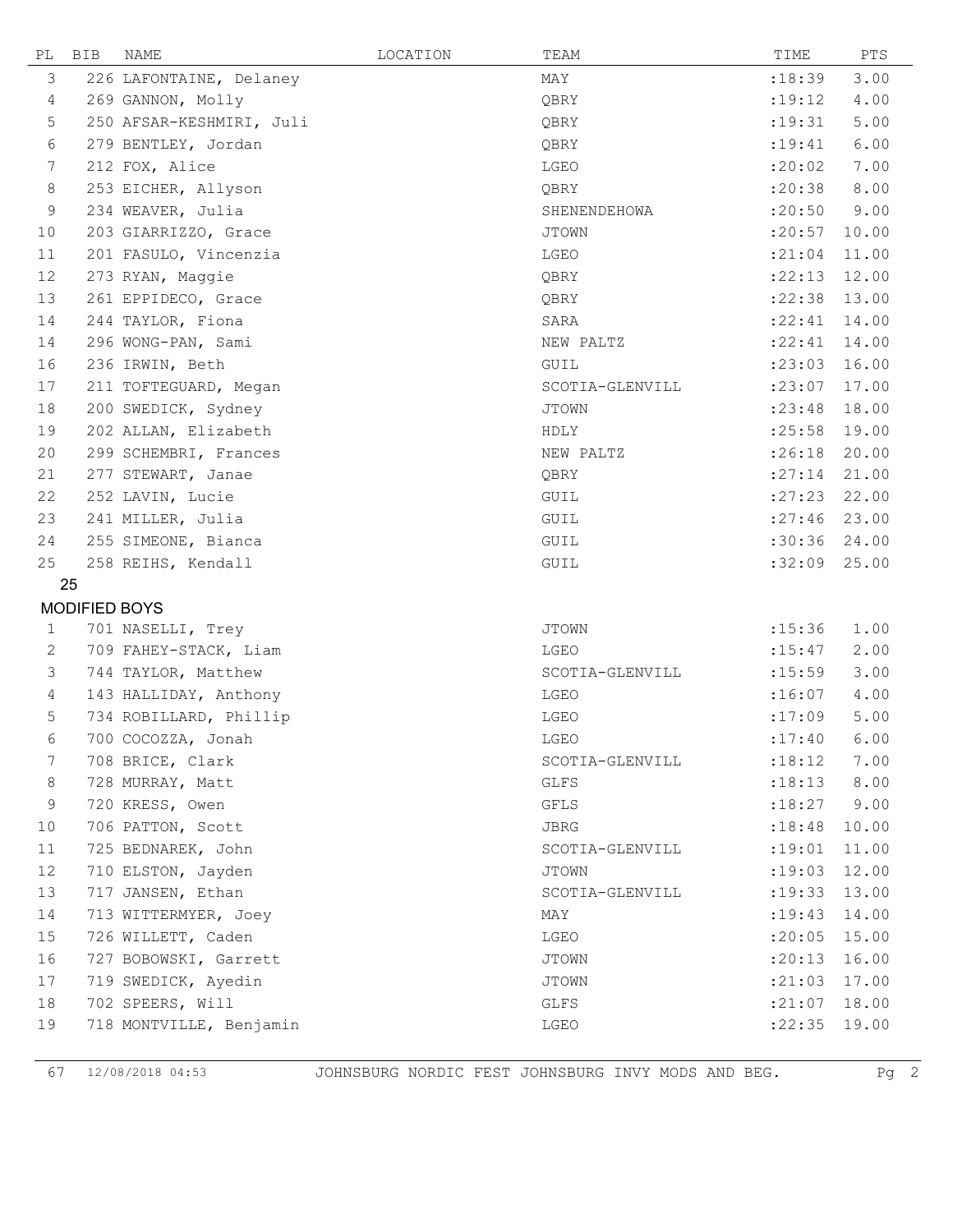| PL             | BIB                   | NAME                   | LOCATION | TEAM            | TIME                               | PTS   |
|----------------|-----------------------|------------------------|----------|-----------------|------------------------------------|-------|
| 20             |                       | 740 HAVERKAMP, Tyler   |          | SCOTIA-GLENVILL | : 23:12                            | 20.00 |
| 21             |                       | 733 BROWN, Jake        |          | SCOTIA-GLENVILL | : 25:53                            | 21.00 |
| 22             |                       | 747 FLUMAN, Sean       |          | SCOTIA-GLENVILL | :30:04                             | 22.00 |
| 23             |                       | 730 IVANCIC, Jacob     |          | MAY             | :30:38                             | 23.00 |
|                | 23                    |                        |          |                 |                                    |       |
|                | <b>MODIFIED GIRLS</b> |                        |          |                 |                                    |       |
| $\mathbf 1$    |                       | 752 SWEENEY, Molly     |          | <b>JTOWN</b>    | :16:16                             | 1.00  |
| 2              |                       | 767 SMITH, Erin        |          | SCOTIA-GLENVILL | :17:59                             | 2.00  |
| 3              |                       | 753 BOMBARD, Fiona     |          | <b>GFLS</b>     | : 18:14                            | 3.00  |
| $\overline{4}$ |                       | 757 SMITH, Molly       |          | JBRG            | : 19:01                            | 4.00  |
| 5              |                       | 768 GRANT, Kayla       |          | LGEO            | :19:06                             | 5.00  |
| 6              |                       | 755 RULLIFSON, Marley  |          | MAY             | : 20:05                            | 6.00  |
| 7              |                       | 765 WILLIAMS, Caroline |          | <b>JBRG</b>     | : 20:15                            | 7.00  |
| 8              |                       | 760 TENNYSON, Samantha |          | LGEO            | : 20:48                            | 8.00  |
| 9              |                       | 773 DEGROAT, Corbin    |          | JBRG            | : 20:57                            | 9.00  |
| 10             |                       | 761 SIMON, Nicole      |          | <b>JTOWN</b>    | : 21:08                            | 10.00 |
| 11             |                       | 221 WESTBROOK, Maya    |          | SCO             | : 21:59                            | 11.00 |
| 12             |                       | 758 PROSTICK, Katie    |          | SARA            | : 25:37                            | 12.00 |
| 13             |                       | 759 DEMPSEY, Lily      |          | SCOTIA-GLENVILL | :26:13                             | 13.00 |
| 14             |                       | 778 FREEBERN, Lainey   |          | JBRG            | :31:50                             | 14.00 |
|                | 14                    |                        |          |                 |                                    |       |
|                | Disqualified          |                        |          |                 |                                    |       |
|                |                       | 722 DOWNING, Tyler     |          | <b>JTOWN</b>    | $\colon 0$<br>$\mathbf{L}$         | 0.00  |
|                |                       | 769 FAGAN, Gus         |          | <b>JTOWN</b>    | $\colon 0$<br>$\mathbf{r}$         | 0.00  |
|                |                       |                        |          |                 |                                    |       |
|                | Did Not Start         |                        |          |                 |                                    |       |
|                |                       | 204 TRACKEY, Helena    |          | GFLS            | $\colon 0$<br>$\ddot{\phantom{a}}$ | 0.00  |
|                |                       | 206 WEICHEL, Alyssia   |          | MAY             | $\colon 0$<br>$\ddot{\phantom{a}}$ | 0.00  |
|                |                       | 208 LUCID, Mackenzie   |          | JBRG            | $\ddot{\phantom{a}}$<br>$\colon 0$ | 0.00  |
|                |                       | 214 GRAY, Kegan        |          | GFLS            | $\colon 0$<br>$\ddot{\phantom{a}}$ | 0.00  |
|                |                       | 224 MARTIN, Aaliyah    |          | GFLS            | $\colon$ $\colon$ 0                | 0.00  |
|                |                       | 240 TAYLOR, Fiona      |          | SARA            | $\colon 0$                         | 0.00  |
|                |                       | 245 CONTI, Lauren      |          | GUIL            | : 0                                | 0.00  |
|                |                       | 249 CUSUMANO, Allison  |          | GUIL            | $\colon 0$                         | 0.00  |
|                |                       | 256 MCDERMOTT, Kate    |          | QBRY            | $\colon 0$                         | 0.00  |
|                |                       | 265 BASHANT, Kamdyn    |          | QBRY            | : 0                                | 0.00  |
|                |                       | 271 JOHNSON, Katie     |          | QBRY            | : 0                                | 0.00  |
|                |                       | 275 FITZGERALD, Alyssa |          | QBRY            | : 0                                | 0.00  |
|                |                       | 298 KAY, Vivan         |          | NEW PALTZ       | $\colon 0$                         | 0.00  |
|                |                       | 300 CUNNIFF, Nyah      |          | NEW PALTZ       | : 0                                | 0.00  |
|                |                       | 711 SCRIPTURE, Ben     |          | GFLS            | : 0                                | 0.00  |
|                |                       | 715 NEAL, Levi         |          | JBRG            | : 0                                | 0.00  |
|                |                       | 737 DONDE, Liam        |          | MAY             | $\colon 0$                         | 0.00  |
|                |                       | 750 STARK, Matti       |          | LGEO            | $\colon 0$                         | 0.00  |

 $\overline{a}$ 

105 12/08/2018 04:53 JOHNSBURG NORDIC FEST JOHNSBURG INVY MODS AND BEG. Pg 3